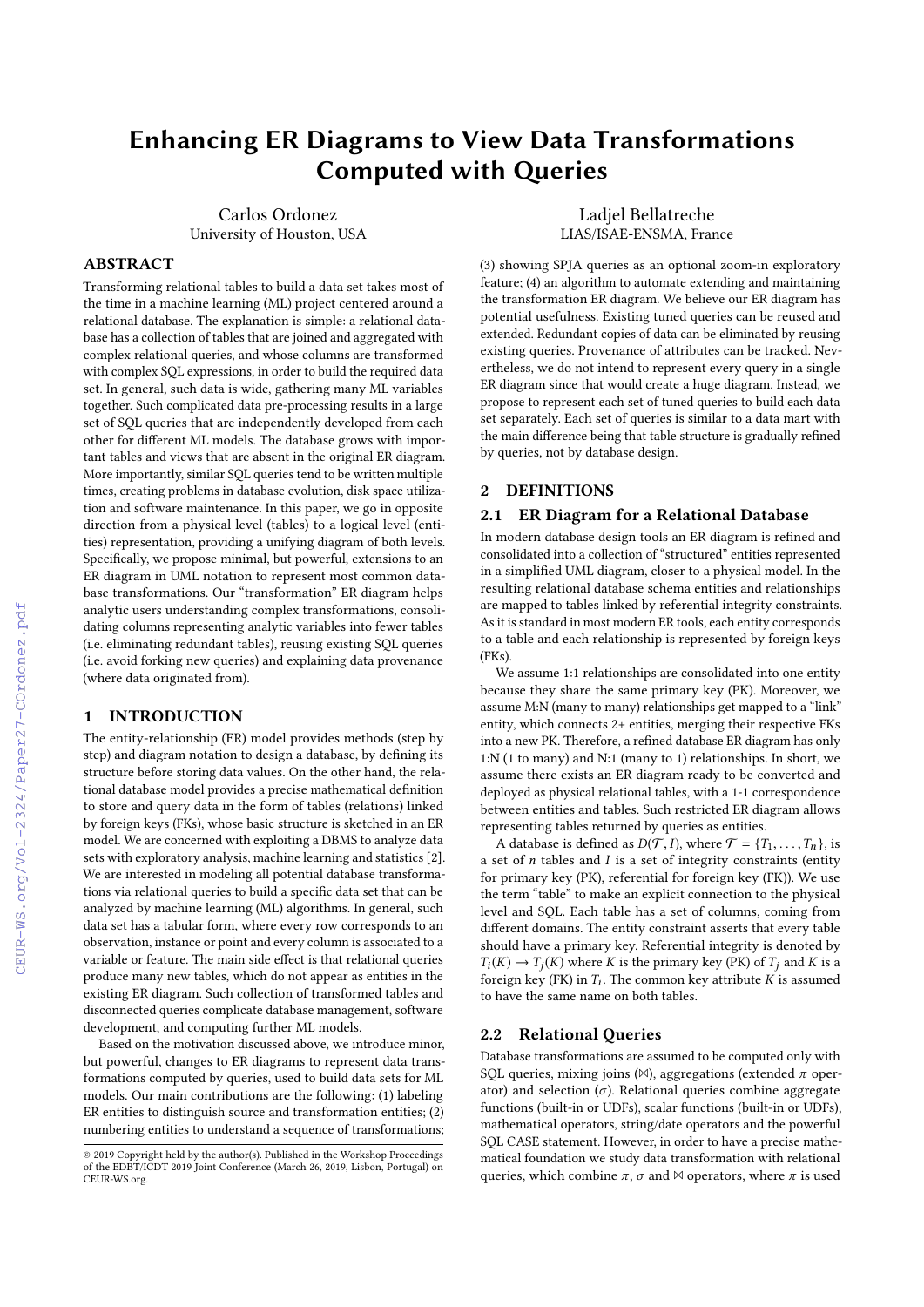as a GROUP BY aggregation and derivation operator. Notice SQL PIVOT and UNPIVOT operators available in some DBMSs are great to manipulate matrices, but they are not relational. Fortunately, these operators can be represented with tables with extra columns storing subscripts generated by the DBMS. We assume well formed queries are used to create data sets, which include a primary key to identify rows and at least one non-key attribute (variable, feature).

We consider left outer join as a prominent operator needed to merge partial tables sharing the same PK to build the data set for analysis. In query terms, referential integrity between two tables  $T_i, T_j$  means  $\pi_K(T_i) \subseteq \pi_K(T_j)$ .

#### 2.3 Running Example

Our example is based on the benchmark TPC-H database, shown on Figure [1.](#page-1-0) Consider the following representative ML problem: predicting whether a product will be returned or not, based on historic sales information. A long database transformation process is needed to build the data set to be used as input in a regression or classification model. Our objective is to extend the existing ER diagram to capture this data transformation process.

<span id="page-1-0"></span>

Figure 1: Input database ER diagram for example.

## 3 DATA TRANSFORMATIONS

#### 3.1 Data Set

The main objective is to create a single table, that will be the input for an ML algorithm. This table will be the output of a sequence of SPJA queries filtering, merging, transforming and aggregating data.

The data set is represented by an entity with two sets of attributes  $X(K, A)$ , where K is the primary key (generally simple, but it could be composite) and  $A$  is a set of  $p$  non-key attributes (numerical & categorical variables). From a database ER modeling standpoint the data set corresponds to a weak entity that depends on some strong entity [\[1\]](#page-4-0), defining an "is-a" relationship (i.e. the data set is a sub-type of some strong entity). In a machine learning context, X will be the input for a mathematical model like linear regression, PCA dimensionality reduction, Bayesian classification, decision trees or clustering.

The first consideration is  $K$ , which can be simple or composite. The most common case is that  $K$  is simple with a 1-1 correspondence to some existing source entity (e.g. customer id). In such case, we will use  $i$  instead of  $K$  to make reference to the  $i$ th point or the *i*th instance. On the other hand, if  $K$  is composite then it takes primary keys from several entities (e.g. customer id, product id), similar to a data cube with a composite key or it is the result of adding a key attribute that was not originally part of any entity (e.g. month id). In the latter case, there is likely already a "dimension" table where the new key attribute is already available (e.g. a cube dimension table). Evidently, given  $k$  source tables (entities) there should be  $k - 1$  foreign keys linking them in order to enable  $k - 1$  joins. In other words, the primary key of the data

set comes from putting together the primary keys of a subset of the k source tables.

We now discuss A, the set of non-key attributes. Assume  $T = T_1 \bowtie \dots T_2 \dots \bowtie T_k$  gathers all raw attributes. The goal is to further transform  $T$  into  $X$ . We emphasize  $T$  is not in 3NF. On the other hand, if  $T$  has a composite key it will not be in 2NF either. Each attribute in A can come from: a table, an aggregation or a scalar expression (arithmetic, logical, string). Therefore, a transformed attribute must either be the result of an aggregation summarizing several rows into one or computing some derived expression (denormalization). Below we explore data transformations in more depth.

## 3.2 Representing Data Transformations

We explain database transformations at two levels: entity (table) and attribute (column), in order to define an ER diagram at two levels of abstraction.

Entity Level. We extend an existing ER diagram with new entities providing a diagram representation of data transformations. We call existing entities source entities and added entities are called transformation entities (computed with SPJA queries). We emphasize that a single SQL query can create several temporary tables during its evaluation with one table per relational operator. In order to define a faithful representation each nested SQL query will correspond to one temporary table, which in turn will be represented by one relational algebra query and one transformation entity. By a generalization, the data transformation process will create a sequence of transformation tables that will be successively joined and aggregated. The data set  $X$  will be the final output. Such database transformation process with nested queries (based on views or temporary tables) will result in a tree (similar to a parse tree from a query), where internal nodes are joins or projections (aggregations), leaves are tables and the root is one final query returning the data set. In the extended ER diagram, the new entities are linked with existing entities or previous transformation entities.

The  $\pi$  operator eliminates duplicates, if any. Even though SQL has bag semantics, allowing duplicate rows, such semantics do not make sense from a machine learning perspective. The reason is simple: each represented object must be identifiable. Assume a well formed query  $T = T_1 \bowtie T_2 \cdots \bowtie T_k$  on appropriate foreign keys. We propose the following rules to enable query composition. If we project columns from  $T$  they must either include the primary key of T (being the primary key of some table  $T_i$ ) or they include<br>a GROUP BY key to compute aggregations. When computing a GROUP BY key to compute aggregations. When computing data transformations with SQL queries the output table cannot be used in future queries if it does not include the primary key of T and it does not have aggregations to derive non-key attributes. That is,  $\pi$  must include both GROUP BY attributes and a list of aggregation functions.

Attribute Level. There exist two mutually exclusive data transformation classes: (1) Denormalization (via join), which gathers attributes from several entities into a single transformation entity or simply derives new attributes from existing attributes. (2) Aggregation (via projection with aggregation), which creates a new aggregation value attribute grouping rows by a primary key and computing some summarization. An aggregation cannot be considered denormalization because, in general, we cannot reason about functional dependencies beyond 1NF between the grouping column(s) and the aggregated column.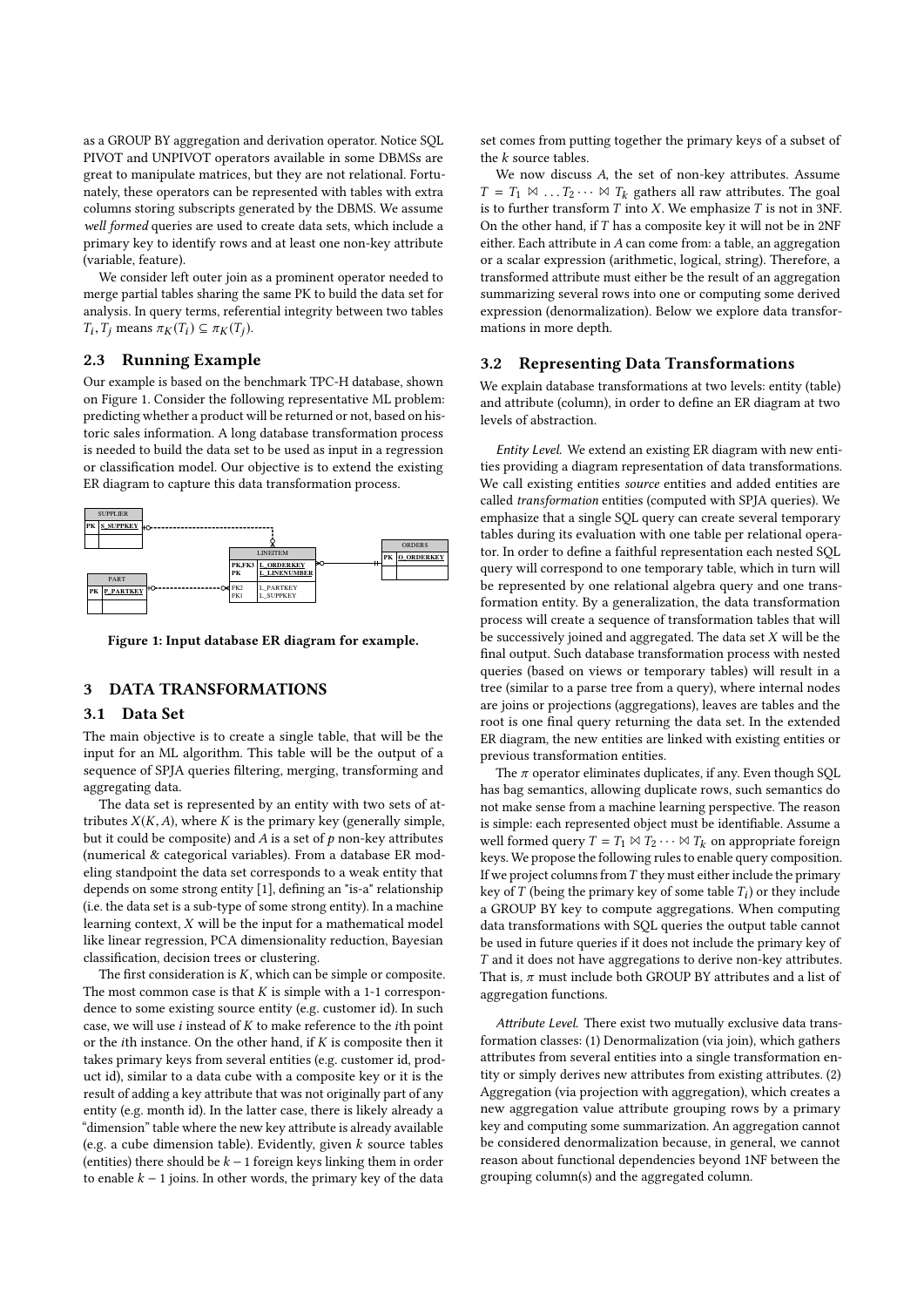Denormalization: When denormalization brings attributes from other entities the attribute values themselves are not transformed. That is, the table structure changes, but the column values remain the same. When attributes come directly, without transforming values, from other entities they can have three roles: being part of the primary key, being part of a foreign key or being nonkey whatsoever. Attributes being part of the PK or a FK can later be used to group rows to compute aggregations, which are our second class of data transformations. In general, non-key attributes interact together using all SQL operators, programming constructs and functions (scalar, aggregate, UDFs). Arithmetic expressions and string expressions fall into this category. The only non-key denormalization data transformation that deserves special attention is the SQL CASE statement. There are two important issues introduced by the CASE statement: (1) it may create new values, not present on any previous column. (2) it may introduce nulls which were not present before. Therefore, an SQL query with CASE statements cannot be evaluated with an equivalent SPJA query.

Aggregation: Aggregations are expressed with the  $\pi$  operator having a grouping attribute(s) and a list of functions (e.g. sum(),count()). In SQL, the GROUP BY caluse partitions output attributes into key attributes and aggregated attributes. In general, aggregations return numbers, but notice "max()" in SQL aggregations can have strings or dates as argument. Global aggregations without a GROUP BY clause (e.g. a count() or rows, a total sum()) can be represented with a  $\pi$  operator with an artificial column with a constant value. Representing such aggregation in the ER diagram is problematic because there is no given primary key; this is a research issues in database modeling. In meantime, we propose to "pin" such aggregation to the entity name as a small bag of aggregations (e.g. counts, sums, statistics).

#### 3.3 Extending ER Diagram

We propose extensions to ER diagram notation to represent database transformations to build one data set, which can be exploited by multiple ML models. We clarify there will be multiple ER diagrams, corresponding to different data sets (i.e. having different PK) and that we aim to represent only polished tuned queries. That is, we do not propose to build a single ER diagram representing all temporary tables since that would create a huge ER diagram, impossible to interpret. We emphasize an ER diagram works at a conceptual/logical level and SQL works at a physical level. The ER diagram helps designing a coherent database structure, whereas SQL queries help processing the database. Therefore, our proposed notation brings both paradigms closer, enriching the ER diagram with the ability to represent transformations on database attributes, but which mixes database modeling with database processing.

The first consideration is notation for queries. SQL has bag semantics and SQL queries tend to be verbose. On the other hand, given its precise mathematical definition and conciseness relational algebra is the best choice. The second aspect is defining our diagram notation, a thorny and subjective aspect. After exploring several alternatives keeping in mind the large number of temporary tables and columns created by SQL queries, we propose two ER diagrams: (1) a high level "abstract" ER diagram displaying only entities and (2) a low level (fine granularity) "query" ER diagram displaying all attributes, the data transformations and the corrsponding query. The high level diagram can be used to explore the connection among tables and understand the overall

flow of transformations. On the other hand, the low level diagram provides a specific idea on how transformations make up a table. The low level view can be selectively displayed in a "zoom in" view on each entity.

ER diagram notation in the literature has many variants: evidently the classical, but highly intuitive, notation with small boxes for entities and external ellipses for attributes [\[1\]](#page-4-0) is inadequate and cumbersome as it does not scale to a large number of entities and much less to a large number of attributes. That is why we defend the idea of using UML notation as most modern ER tools do. A transformation entity represents a weak entity in a strict sense since each object existence depends on the source entity. The classical ER notation uses dotted lines. Since we intend to use UML notation and we intend to extend it further we prefer to show transformation entities with solid lines. As introduced above, we classify entities as source or transformation, where transformation entities are either GROUP BY aggregations or denormalization. Therefore, each entity will be labeled as "source:<name>", or "denormalization:<name>", or "aggregation:<name>". A complicated aspect is where to place attribute transformations. This is not an easy choice since a typical modern ER diagram may have hundreds of entities and thousands of attributes, exploding further with the analytic database transformations. Given the column-oriented programming approach in SQL and the fact that modern ER diagrams display one attribute per line we decided to show denormalization expressions and aggregations to the right of the attribute name. Putting all these elements together, our proposal is to show database transformations as an additional column inside an ER entity box. Such column can substitute the data type definitions in a typical physical model (convertible to SQL Data Definition Language). A major requirement is understanding where columns come from in a given transformation entity. This information must necessarily come from the  $\bowtie$  operator in a query. We believe the best place to display a query is next to the entity name, simply showing which tables participate in  $\mathbb{M}$ . Attributes provenance will be shown with single dot or double dot notation (e.g. T.A or T..B).

Finally, we must consider attributes (table columns). A major requirement is to track provenance. We propose the following notation: a single dot to indicate the source table if such table participates in a join in the corresponding query (e.g. T .A). Otherwise, we propose to use a double dot to indicate the column originates from a previous temporary table (e.g. T ..A). Based on the fact that SPJA queries cannot express CASE computations it is necessary to define a special notation to represent CASE statements. Basically, there are two elements: a predicate combining comparisons with and/or/not and the value(s) to be assigned. Therefore, we can think of the CASE statement as a functional form which returns a value based on the predicate being true or false. Given its similarity to the  $C++$  "?:" operators, it is the notation we use. For the example mentioned above it will be shown as " $(A \ge 0)$  ? 'positive':'negative'", which is shorter than the CASE syntax and which is intuitive to C++ or Java programmers.

The actual SQL queries, including each temporary table are selectively displayed on each trasformation entity with a "zoom in" low level view. That is, we avoid showing all SQL queries in the ER diagram.

Extended ER Diagram Properties. From a theory perspective, since we use relational algebra to represent database transformations our extended ER diagram is guaranteed to be: (1) complete and (2) consistent. From a database design perspective, our model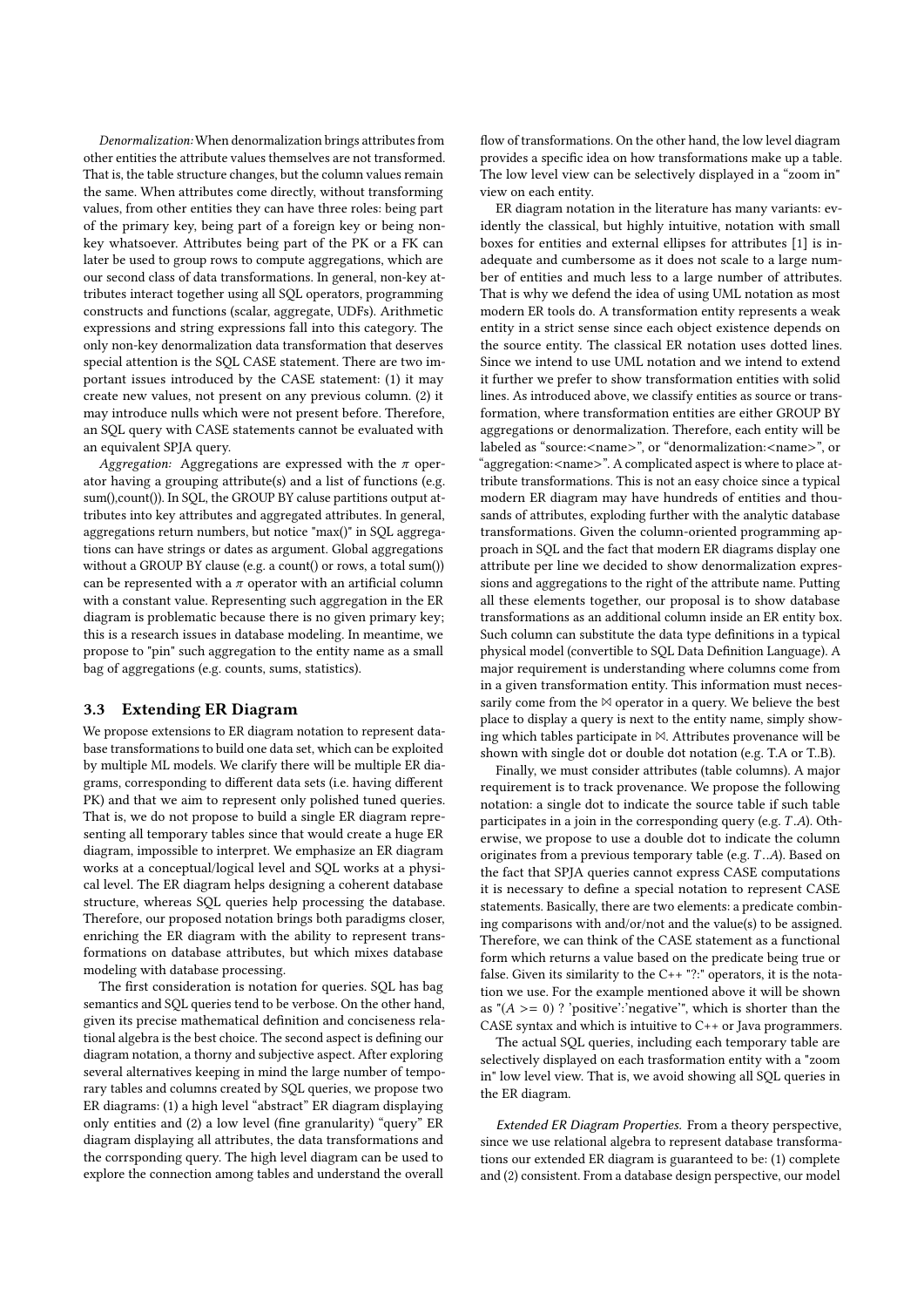<span id="page-3-0"></span>

Figure 2: Transformation ER diagram for TPC-H database (low level).

can improve database evolution it can track attribute provenance, it can help reusing existing tables and it motivates reusing transformation queries.

#### 3.4 Extended ER Diagram Example

We now illustrate our extended ER diagram notation and the algorithm with the sample database introduced in Section [2.](#page--1-1) Figure [2](#page-3-0) presents the low level view with entities, data transformations at the attribute level and the query.

## 3.5 Algorithm to Extend an ER Diagram

Given an ER diagram (generally corresponding to a tuned OLTP or OLAP database) and an existing set of polished SQL queries that create data set  $X$ , the following steps help building an extended ER diagram.

- (1) Initialize extended ER diagram with the original ER diagram; labeling each entity as "source" entity (S).
- (2) Create a transformation (T) entity for every intermediate table; consider nested queries and views as additional temporary tables. Label each intermediate table as  $T < 99$  >, where 99 is an increasing integer, resulting from an incremental computation.
- (3) Label each attribute as key or non-key.
- (4) For each non-key attribute associate to either: a derived expression or an aggregation. Indicate provenance (lineage) of attributes coming from the denormalization process. For aggregations use the same function name provided by SQL in a relational algebra expression.
- (5) Add a final main data set entity joining all intermediate tables; this data set entity will be highlighted in the ER diagram and labeled "data set".

## 4 CASE STUDY

Due to lack of space we do not present experiments. Intead we summarize a case study with a real database with bike sales information, that comes as a test database for the Microsoft SQL Server DBMS (AdventureWorks). We manually wrote SQL queries to

build a data set to predict if a customer will buy or not any product in the next 6 months, given past sales history. This database consists of approximately 70 tables with bike stores sales over 4 years. Our program, written in C#, using 12 SQL queries as input, produced a sequence of relational schemas with appropriate primary and foreign keys, which were labeled as transformation entities (with our algorithm) in a couple of seconds (since this involves only schema data). The data set was used as input in several ML predictive models, including Naive Bayes and logistic regression. Using a standard CSV format, these entities can be visualized in automated ER diagram drawing tools (e.g. smartdraw, Lucidchart).

Measuring disk space savings, reduction in development time, time to automatically produce an ER diagram and easiness to maintain the extended ER diagram requires a long-term case study, which we will conduct in the future.

## 5 RELATED WORK

Research on ER modeling can be classified as models for transactional databases and models for analytic databases (data warehouses). Models for transactional databases ensure the database can be maintained in a valid state (complete and consistent), whereas models for database analysis enable multidimensional analysis on cubes and basic machine learning. Since we are concerned with analyzing the database rather than updating it our extended ER model is more closely related to models for data warehouses. However, there are fundamental differences between both kinds of models. Cube dimensions and measures are identified early on the database design to denormalize tables, whereas attributes in the data set are built later, during the iterative data mining process. Generally speaking, data transformations for ML analysis are more complex since they also involve mathematical functions and complex logic in the CASE statement. On the other hand, provenance identifies the sources of information in a data warehouse. We have adapted provenance to trace the